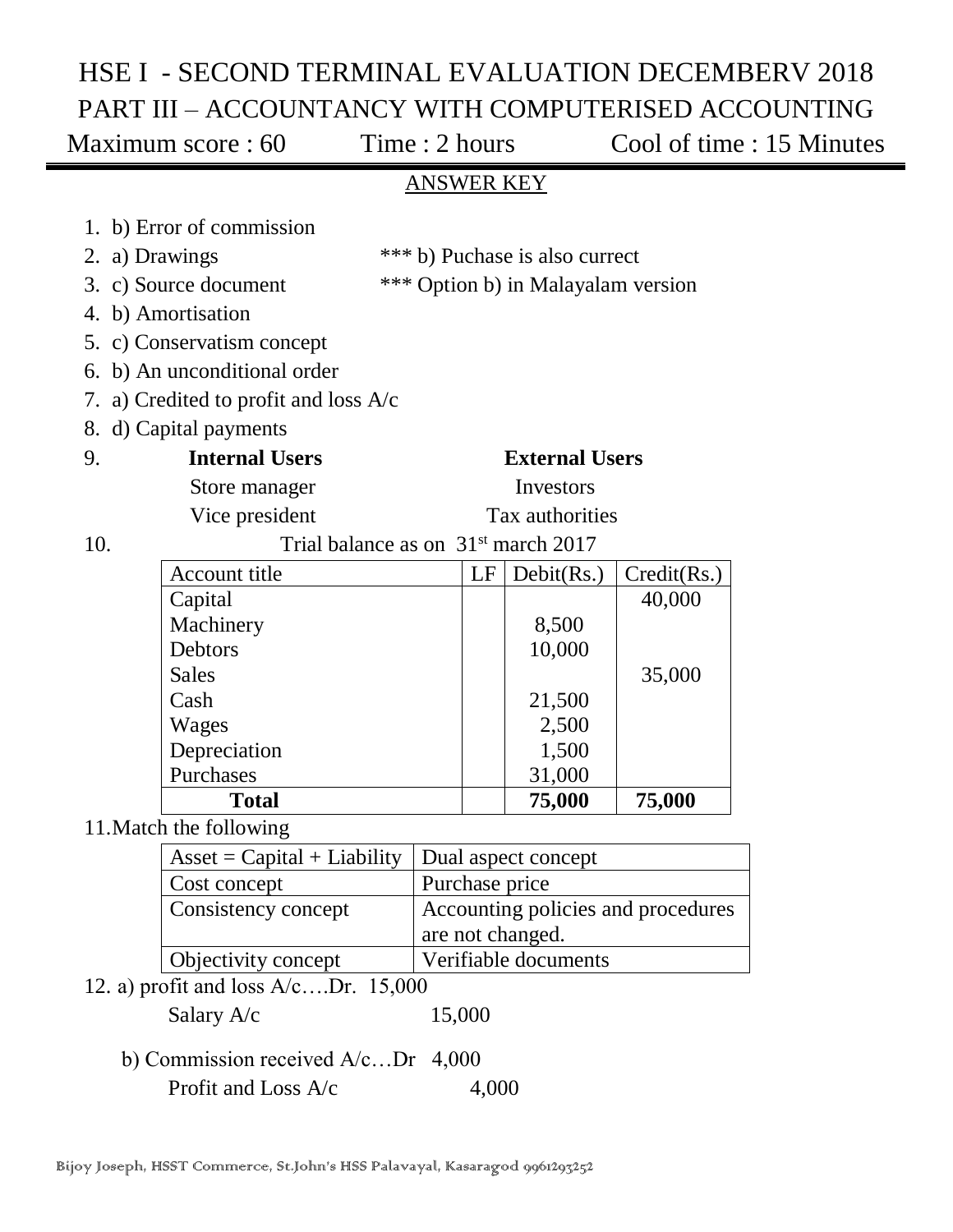- 13. A cash book serves the purpose of both a Journal and Ledger. Since all cash transactions are first recorded in this subsidiary book it is a book of original entry (Journal). It also serves the purpose of a ledger account. This is due to the fact that it is written in the form of an account (with debit side and credit side ). Therefore, it is not necessary to open a separate cash A/c in the ledger. Thus cash book is both a journal and a ledger.
- 14. Objectives of preparing Trial Balance
	- a) To ascertain the arithmetical accuracy of the ledger accounts.
	- b) To help in locating errors.
	- c) To help in the preparation of final accounts.
- 15. Distinguish between Revenue and Capital reserve

| Base            | Capital reserve                 | Revenue reserve                 |
|-----------------|---------------------------------|---------------------------------|
| 1)Mode of       | Created out of capital profits  | Created out of revenue profits. |
| Creation        | or profits of an unusual nature |                                 |
| 2) Distribution | Never distributed.              | Can be distributed as dividend  |
| 3) Application  | Acts as a provision for future  | Acts as a reinvesting source    |
|                 | contingencies                   | for the business                |
| 4) Term         | Is useful for long term         | Is useful for short and mid-    |
|                 | purposes                        | term purposes                   |
| 5)Money         | Can't always be received in     | Can always be received in       |
| Value           | money value                     | money value                     |

16. Cost of goods sold = Opening stock + Net purchase + Direct Expenses  $-$  Closing stock

 $= 3,000 + 15,000 + (1,000 + 1,000) - 4,000$  $= 16,000$ 

17. a) Money measurement concept.

 b) It states that a business should only record an accounting transaction if it can be expressed in terms of money. Money measurement concept in accounting, also known as measurability concept, means that only transactions and events that are capable of being measured in monitory terms are recognized in the financial statements.

| ۰.<br>×<br>v |  |
|--------------|--|

**Journal** 

| Date     | Particulars                    | LF | Debit(Rs.) | Credit(Rs.) |
|----------|--------------------------------|----|------------|-------------|
| 2018     | <b>Purchase</b> $A/c$ Dr.      |    | 25,000     |             |
| Jan 1    | To Ganesh A/c                  |    |            | 25,000      |
|          | (Purchased goods from Ganesh)  |    |            |             |
| Jan $10$ | Drawing $A/c$ Dr.              |    | 2,000      |             |
|          | To Purchase A/c                |    |            | 2,000       |
|          | (Goods withdrawn by proprietor |    |            |             |
|          | <i>for personal use</i> )      |    |            |             |
| Jan $20$ | Rent $A/c$ Dr.                 |    | 4,000      |             |
|          | To Bank A/c                    |    |            | 4,000       |
|          | (Rent paid by cheque)          |    |            |             |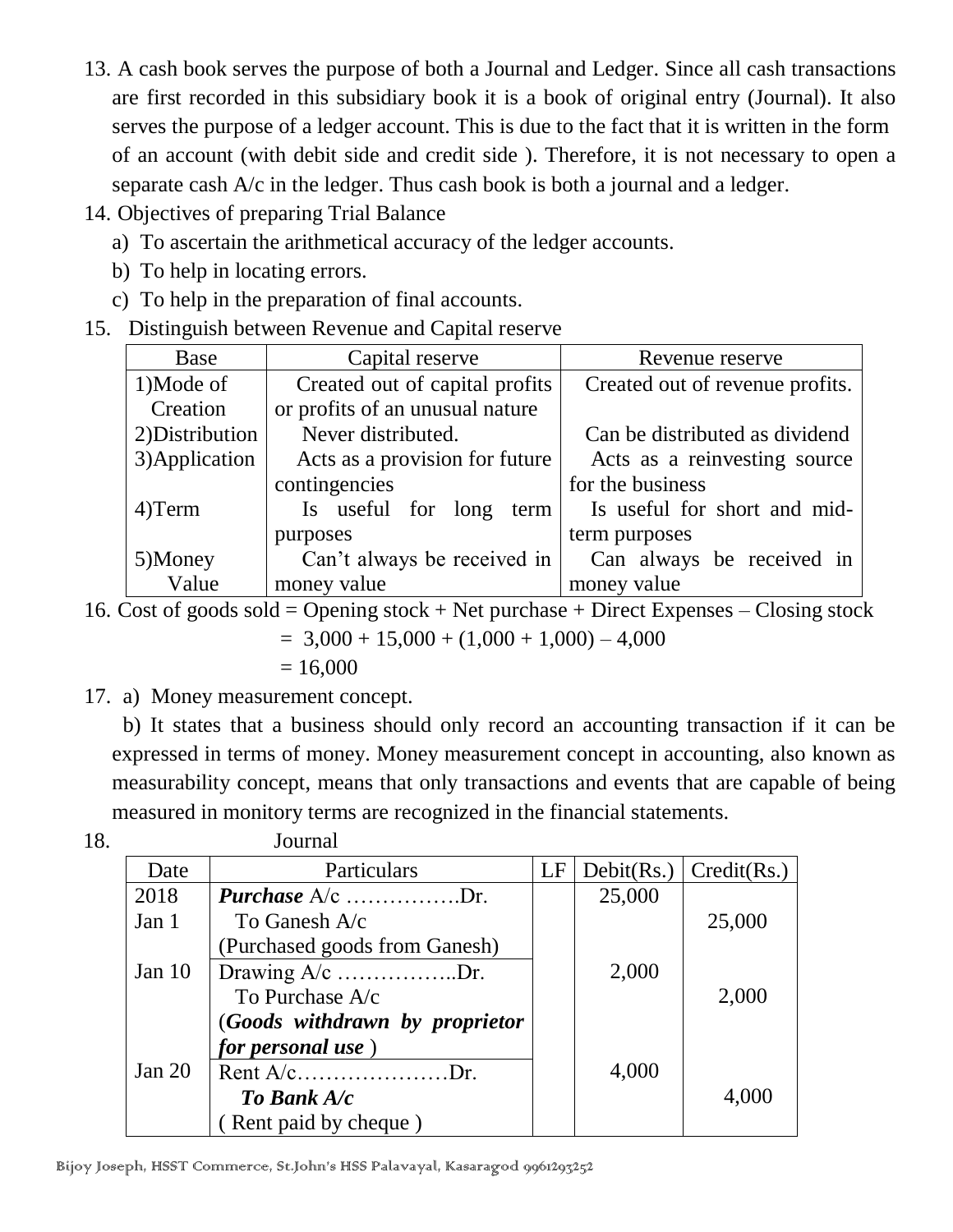|          |                                                 | Add         | Less                      |
|----------|-------------------------------------------------|-------------|---------------------------|
| a)       | Balance as per cash book                        | 25,000      |                           |
| b)       | Cheque issued but not presented for             | 3,000       |                           |
| c)       | payment<br>Bank collected the dividend<br>and   |             |                           |
|          | credited in pass book                           | 4,000       |                           |
| d)       | Cheque deposited into bank but not              |             |                           |
|          | collectd                                        |             | 3,000                     |
| e)       | Bank charges were not entered in cash           |             |                           |
|          | book                                            |             | 400                       |
|          | <b>Balance as per Pass book</b>                 |             | 28,600                    |
|          |                                                 | 32,000      | 32,000                    |
|          |                                                 |             |                           |
| 20.      | Pradeep & Co.<br>Machinery A/c                  |             |                           |
| $\Gamma$ | I E<br>Dorticulare<br>$\Lambda$ mount $\Lambda$ | Dorticulare | $\mathbf{I}$ $\mathbf{E}$ |

| Date  | Particulars      | LF | Amount | Date              | Particulars                             | LF | Amount |
|-------|------------------|----|--------|-------------------|-----------------------------------------|----|--------|
| 2012  | To Cash          |    | 60,000 | 2012              | By Depreciation                         |    | 2,250  |
| July1 | $(54,000+6,000)$ |    |        | Dec31             | $(4,500 \times 6/12)$<br>By Balance c/d |    | 57,750 |
|       | To Balance b/d   |    | 60,000 |                   |                                         |    | 60,000 |
| 2013  |                  |    | 57,750 | 2013              | By Depreciation                         |    | 4,500  |
| Jan 1 |                  |    |        | Dec31             | By Balance c/d                          |    | 53,250 |
|       |                  |    | 57,750 |                   |                                         |    | 57,750 |
| 2014  | To Balance b/d   |    | 53,250 | 2014              | By Depreciation<br>By Balance c/d       |    | 4,500  |
| Jan 1 |                  |    |        | Dec31             |                                         |    | 48,750 |
|       |                  |    | 54,250 |                   | By Depreciation                         |    | 54,250 |
| 2015  | To Balance b/d   |    | 48,750 | 2015              | By Balance c/d                          |    | 4,500  |
| Jan 1 |                  |    |        | Dec <sub>31</sub> |                                         |    | 44,250 |
|       |                  |    | 48,750 |                   |                                         |    | 48,750 |
| 2016  | To Balance b/d   |    | 44,250 |                   |                                         |    |        |
| Jan 1 |                  |    |        |                   |                                         |    |        |

21. Purchases Book

| Date  | Name of suppliers           |          | Invoice No.   LF | Amount   |
|-------|-----------------------------|----------|------------------|----------|
| 2018  | 40 Chairs @ Rs.1,500 each   | 60,000   | 341              |          |
| Jan 1 | 50 Tables @ Rs. 6,000 each  | 3,00,000 |                  |          |
|       |                             | 3,60,000 |                  |          |
|       | Trade discount 5%           | 18,000   |                  | 3,42,000 |
|       |                             |          |                  |          |
| 15    | 60 TV sets @ Rs.3,000 each  | 1,80,000 | 768              |          |
|       | 80 Alamarah @ Rs.4,000 each | 3,20,000 |                  | 5,00,000 |
|       |                             |          |                  | 8,42000  |
|       |                             |          |                  |          |

Bijoy Joseph, HSST Commerce, St.John's HSS Palavayal, Kasaragod 9961293252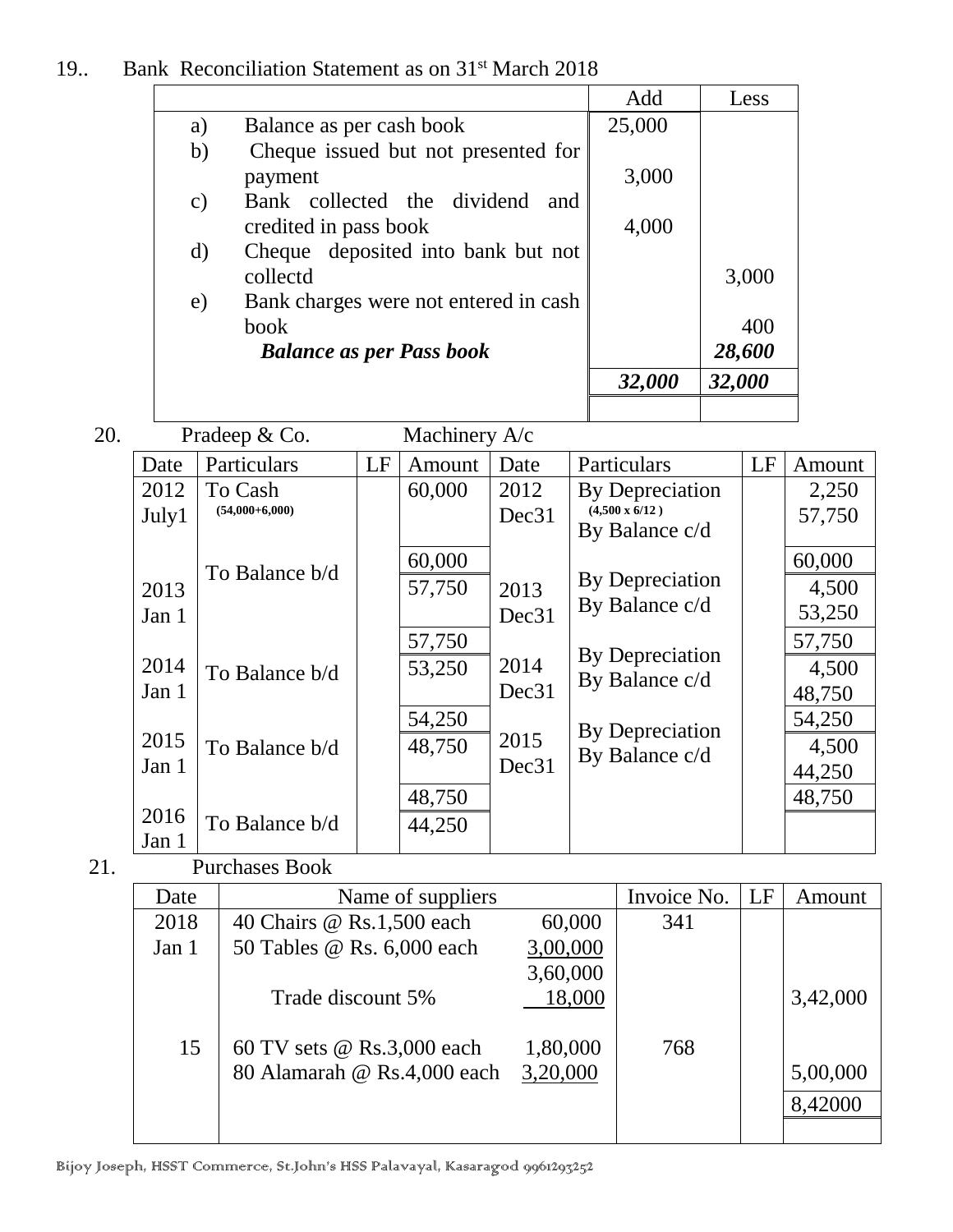## 22. \*\*\*\* in this question Feb.6 and 24 the name Sumesh wrongly specified as Suresh

|      | <u>Damour i v</u> |    |        |      |                       |          |        |  |  |
|------|-------------------|----|--------|------|-----------------------|----------|--------|--|--|
| Date | Particulars       | LF | Amount |      | Date   Particulars    | $\Box$ F | Amount |  |  |
| 2017 |                   |    |        | 2017 |                       |          |        |  |  |
| Feb1 | To sales          |    | 15,000 |      | Feb6   By Purchase    |          | 24,000 |  |  |
| 15   | $\sqrt{a}$ , Cash |    | 20,000 | 24   | Cash                  |          | 13,000 |  |  |
|      | "Balance c/d      |    | 2,000  |      |                       |          |        |  |  |
|      |                   |    | 37,000 |      |                       |          | 37,000 |  |  |
|      |                   |    |        |      | $\mu$ , Balance $b/d$ |          | 2,000  |  |  |

Sumesh A/c

### *As per the question there may be another two answers*

|      | <i>i</i> ) As per English version |    |        |        |                   |    |        |
|------|-----------------------------------|----|--------|--------|-------------------|----|--------|
| Date | Particulars                       | LF | Amount | Date 1 | Particulars       | LF | Amount |
| 2017 |                                   |    |        |        |                   |    |        |
| Feb1 | To sales                          |    | 15,000 |        |                   |    |        |
| 15   | $,$ Cash                          |    | 20,000 |        | $n$ , Balance c/d |    | 35,000 |
|      |                                   |    | 35,000 |        |                   |    | 35,000 |
|      | $n,$ Balance $b/d$                |    | 35,000 |        |                   |    |        |

*ii) As per Malayalam version*

| Date | Particulars         | LF | Amount | Date  | Particulars       | LF | Amount |  |
|------|---------------------|----|--------|-------|-------------------|----|--------|--|
| 2017 |                     |    |        | 2017  |                   |    |        |  |
| Feb1 | To sales            |    | 15,000 | Feb24 | By Cash           |    | 13,000 |  |
| 15   | $\Box$ Cash         |    | 20,000 |       | $n$ , Balance c/d |    | 22,000 |  |
|      |                     |    | 35,000 |       |                   |    | 35,000 |  |
|      | $n$ , Balance $b/d$ |    | 22,000 |       |                   |    |        |  |
|      |                     |    |        |       |                   |    |        |  |

23. a) If rectification before the preparation of trial balance, the treatment is

Since the total of the purchase daybook was undercast by Rs.1,000, the post ing to purchse account there from was also Rs.1,000 less. The error is only in the purchase A/c. personal A/c are not affected as they are posted individually. The error should first be corrected in the purchase book where the total should be altered to make it Rs.1,000 more. Then the purchase A/c in the ledger should be debited with Rs.1,000 for rectification

\*\*\* if rectification after the preparation of trial balance, it is done through the rectify-Ing entrty.

| Date | Particulars                              | LE | Debit | Credit |
|------|------------------------------------------|----|-------|--------|
| a)   | Purchase A/c Dr.                         |    | 1,000 |        |
|      | To Suspense A/c                          |    |       | 1,000  |
|      | (To correct the Short debit in purchase) |    |       |        |
|      | A/c)                                     |    |       |        |
| b)   | Repairs A/c Dr                           |    | 2,500 |        |
|      | To machinery A/c                         |    |       | 2,500  |
|      | (Rectification of error of principle     |    |       |        |
|      | Repairs on machinery debited to          |    |       |        |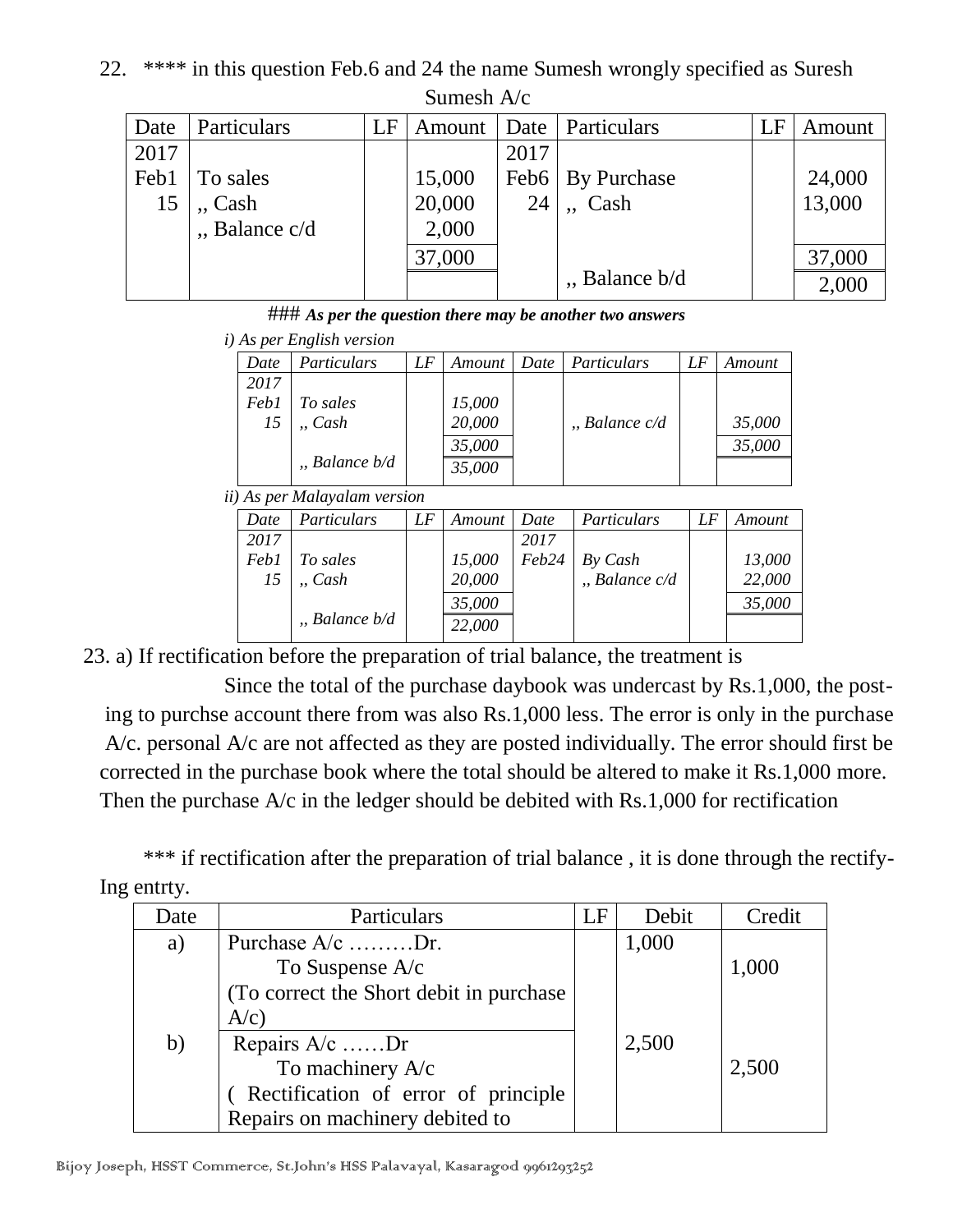| $\mathbf{c})$ | Machinery $A/c$ )                      |       |       |
|---------------|----------------------------------------|-------|-------|
|               | Drawings $A/c$ Dr                      | 1,400 |       |
|               | To purchase $A/c$                      |       | 1,400 |
|               | (Error of complete omission rectified) |       |       |
| $\mathbf{d}$  | Rohan $A/c$ Dr.                        | 6,000 |       |
|               | To Sohan A/c                           |       | 6,000 |
|               | rectification of Sales to Rohan        |       |       |
|               | Wrongly posted in Sohan's $A/c$ )      |       |       |
| e)            | Purchase $A/c$ Dr.                     | 4,000 |       |
|               | Sales $A/c$ Dr.                        | 4,000 |       |
|               | To Rahul A/c                           |       | 8,000 |
|               | (Correction of wrong entry insales     |       |       |
|               | book of credit purchase from Rahul)    |       |       |

# 24. Cash book (Two columns – Cash and Bank )

| Date | <b>Particulars</b>  | R |   | Cash   | <b>Bank</b> | Date | <b>Particulars</b> | V | L           | Cash   | <b>Bank</b> |
|------|---------------------|---|---|--------|-------------|------|--------------------|---|-------------|--------|-------------|
|      |                     | N | F |        |             |      |                    | N | F           |        |             |
| 2017 |                     |   |   |        |             | 2017 |                    |   |             |        |             |
| Mar1 | To Balance b/d      |   |   | 30,000 | 84,000      | Mar4 | By Purchase        |   |             |        | 24,000      |
| 8    | "Sales              |   |   | 12,000 |             | 13   | " Furniture        |   |             |        | 11,000      |
| 16   | "Sales              |   |   |        | 9,000       | 17   | " Purchases        |   |             | 34,800 |             |
|      |                     |   |   |        |             | 21   | "Books             |   |             |        | 2,200       |
|      |                     |   |   |        |             | 23   | "Rajan             |   |             |        | 3,000       |
| 26   | "Bank               |   | c | 20,000 |             | 26   | $\cdot$ , Cash     |   | $\mathbf c$ |        | 20,000      |
|      |                     |   |   |        |             | 28   | "Salaries          |   |             |        | 5,000       |
|      |                     |   |   |        |             | 30   | "Insurance         |   |             | 7,000  |             |
|      |                     |   |   |        |             |      | ", Balance c/d     |   |             | 20,200 | 27,800      |
|      |                     |   |   | 62,000 | 93,000      |      |                    |   |             | 62,000 | 93,000      |
|      | $n$ , Balance $b/d$ |   |   | 20,200 | 27,800      |      |                    |   |             |        |             |

#### 25. Journal entries of Pramod

| Date    | Particulars                   | LF | Debit  | Credit |
|---------|-------------------------------|----|--------|--------|
| 2017    | Manoj $A/c$ Dr.               |    | 60,000 |        |
| April 4 | To sales $A/c$                |    |        | 60,000 |
|         | (Credit Sales)                |    |        |        |
|         | $B/R A/c$ Dr.                 |    | 60,000 |        |
|         | To Manoj A/c                  |    |        | 60,000 |
|         | (Bill accepted and received)  |    |        |        |
| 30      | Bank $A/c$ Dr.                |    | 59,000 |        |
|         | Discount $A/c$ Dr.            |    | 1,000  |        |
|         | To $B/R$ A/c                  |    |        | 60,000 |
|         | (B/R discounted with bank)    |    |        |        |
| Aug 7   | Manoj $A/c$ Dr.               |    | 60,000 |        |
|         | To Bank A/c                   |    |        | 60,000 |
|         | (Discounted bill dishonoured) |    |        |        |
|         | $Cash A/c$ Dr.                |    | 20,500 |        |
|         | $B/R$ A/c Dr.                 |    | 40,000 |        |

Bijoy Joseph, HSST Commerce, St.John's HSS Palavayal, Kasaragod 9961293252